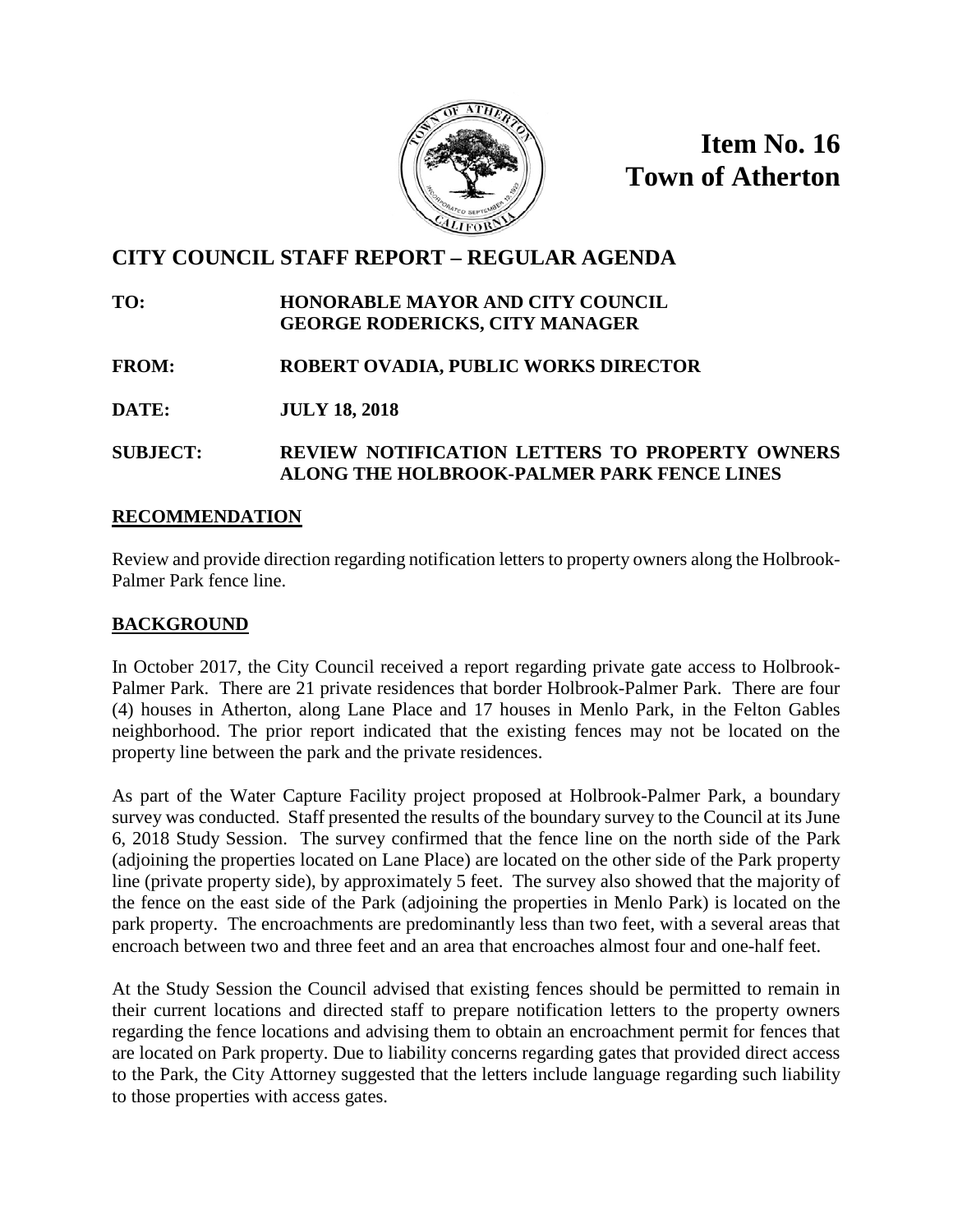## **ANALYSIS**

Pursuant to Council direction at the June 6, Study Session, staff drafted two standard letters to the property owners (Attachments 1 & 2) advising property owners of the fence locations. Additional language regarding liability was included for those properties with access gates to the park. Below is the listing of private properties abutting the Holbrook-Palmer Park.

| <b>APN</b>  | <b>ADDRESS</b>   | <b>FENCE</b>            | <b>FENCE</b> | GATE (Y/N)              |
|-------------|------------------|-------------------------|--------------|-------------------------|
|             |                  | <b>LOCATION</b>         | <b>TYPE</b>  |                         |
| 061-330-100 | 61 Lane Place    | <b>Private Property</b> | wood         | Y                       |
| 061-330-090 | 95 Lane Place    | Private Property        | wood         | N                       |
| 061-330-080 | 95 Lane Place    | <b>Private Property</b> | wood         | Y                       |
| 061-330-070 | 99 Lane Place    | <b>Private Property</b> | wood         | N (abuts Gilmore house) |
| 061-310-200 | 194 Felton Drive | <b>Park Property</b>    | wood         | Y                       |
| 061-310-190 | 200 Felton Drive | Park Property           | wood         | Y                       |
| 061-310-180 | 202 Felton Drive | Park Property           | wood         | Y                       |
| 061-310-170 | 208 Felton Drive | Park Property           | wood         | Y                       |
| 061-310-160 | 212 Felton Drive | Park Property           | wood         | Y                       |
| 061-310-150 | 218 Felton Drive | Park Property           | wood         | Y                       |
| 061-310-140 | 220 Felton Drive | Park Property           | wood         | Y                       |
| 061-310-130 | 230 Felton Drive | Park Property           | chain link   | N                       |
| 061-310-120 | 246 Felton Drive | Park Property           | wood         | Y                       |
| 061-310-220 | 280 Felton Drive | Park Property           | wood         | N                       |
| 061-310-210 | 300 Felton Drive | Park Property           | conc/wood    | Y                       |
| 061-310-240 | 328 Felton Drive | Park Property           | wood         | Y                       |
| 061-310-230 | 346 Felton Drive | Park Property           | wood         | Y                       |
| 061-310-060 | 350 Felton Drive | Park Property           | wood         | Y                       |
| 061-310-050 | 360 Felton Drive | Park Property           | wood         | Y (behind tennis fence) |
| 061-310-040 | 378 Felton Drive | Park Property           | wood         | N                       |
| 061-310-030 | 380 Felton Drive | <b>Private Property</b> | wood/wire    | N                       |

# **POLICY FOCUS**

The Council's policy discussion should focus on the notification letters and duration of fee waivers.

## **FISCAL IMPACT**

The fiscal impact associated with this item is limited to mailing costs and fee waivers at this time.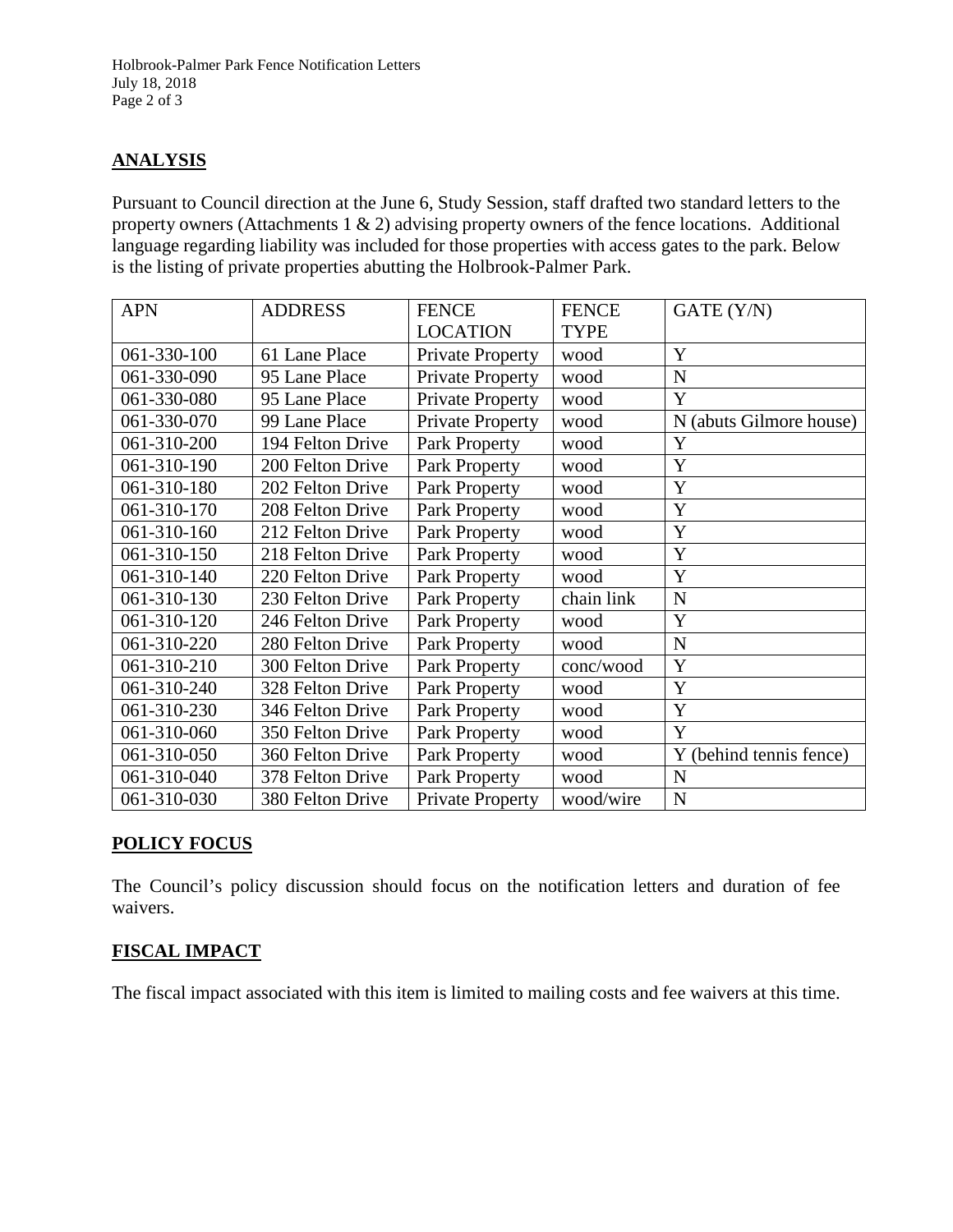Holbrook-Palmer Park Fence Notification Letters July 18, 2018 Page 3 of 3

#### **COMMISSION/COMMITTEE FEEDBACK/REFERRAL**

This item  $\frac{\mathbf{X}}{\mathbf{X}}$  has not been before a Town Committee or Commission.

- Audit/Finance Committee (meets every other month)
- \_\_\_\_ Bicycle/Pedestrian Committee (meets as needed)
- \_\_\_\_ Civic Center Advisory Committee (meets as needed)
- \_\_\_\_ Environmental Programs Committee (meets every other month)
- \_\_\_\_ Park and Recreation Committee (meets each month)
- \_\_\_\_ Planning Commission (meets each month)
- \_\_\_\_ Rail Committee (meets every other month)
- \_\_\_\_ Transportation Committee (meets every other month)

#### **ATTACHMENTS**

ATTACHMENT 1 - Letter to property owners with fences on park property ATTACHMENT 2 - Letter to property owners with fences on private property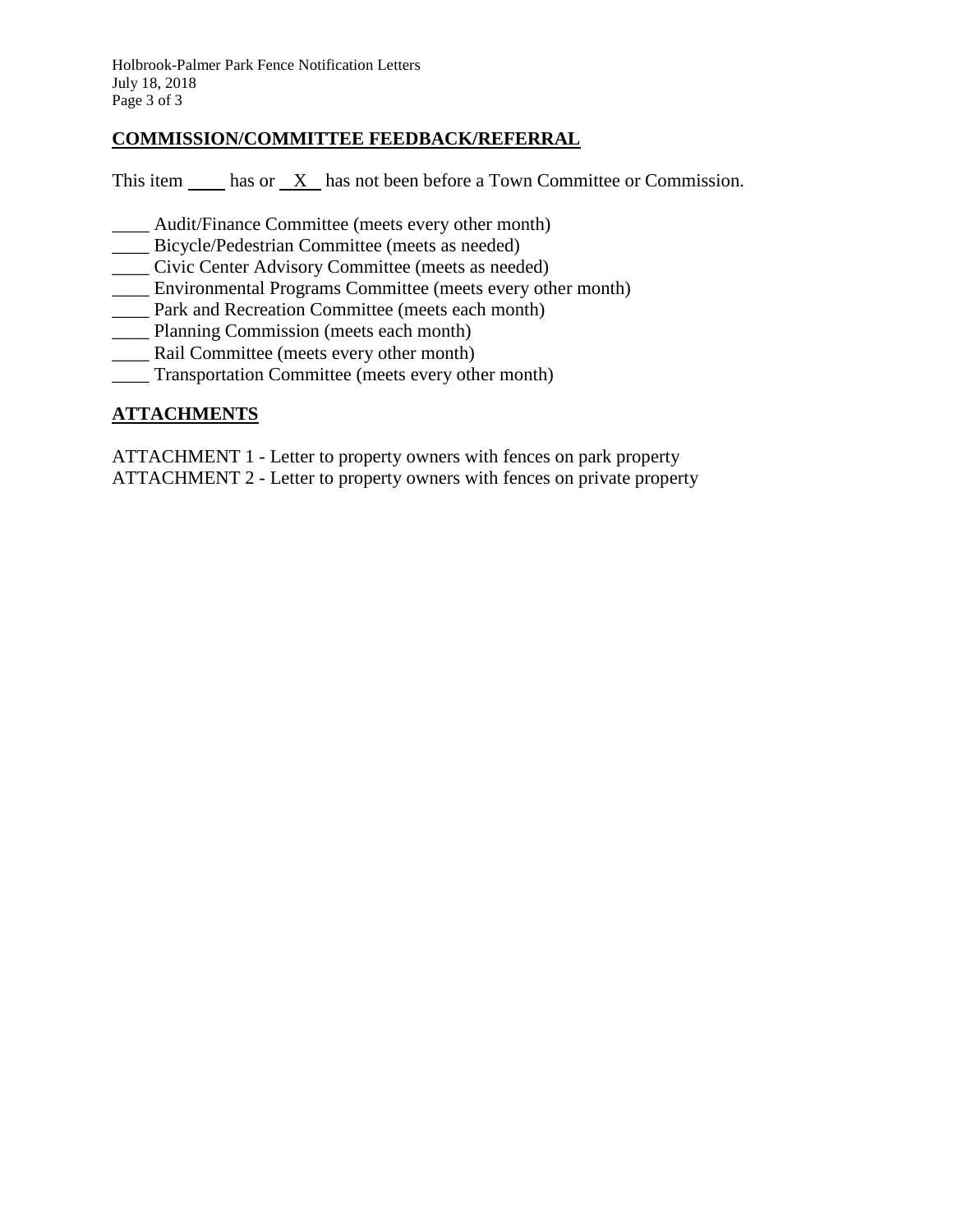

July 11, 2018

Property Owner APN Address 1 Address 2 City, CA ZIP

RE: Holbrook Palmer Park Fence and Access

Dear Sir/Madam:

The Town has recently completed a boundary survey of Holbrook Palmer Park. Upon review of the survey, it has come to our attention that the existing fence between the Park and your property is located on the Park side of the property line. To maintain the fence in its current position, please complete and sign the attached encroachment permit application along with a copy of your homeowner's policy listing the Town of Atherton as an additional insured. Standard encroachment permit fees will be waived for completed applications submitted by September 15, 2018. Applications submitted after this date may incur standard permit charges of \$191.50 or be subject to relocation at your expense.

Enclosed is a copy of the boundary survey exhibit for your reference. Should you believe that the Town's property survey is inaccurate, you may contract with your own independent surveyor at your expense.

Please understand that though the Town will agree to allow for the current fence to remain in its current location with an encroachment permit, when repaired or replaced, it shall be located on the private property side of the property line. As fence gates provide a liability risk to both the Town and the property owner, it is recommended that such gates be removed. The Town will not be liable for any loss, damage or injury associated with gates located along the perimeter fence. Should you intend to keep an access gate, please indicate so on your permit application.

Should you have any questions regarding the encroachment permit application process, or this notice, please contact the Public Works Department at (650)752-0570.

Sincerely,

George Rodericks City Manager

Attachment 1 – Encroachment Permit Application Attachment 2 – Boundary Survey Exhibit

cc: Mark Muenzer, Menlo Park Community Development Director \_\_\_\_\_\_\_\_\_\_\_\_\_\_\_\_\_\_\_\_\_

Attachment 1

 **Town of Atherton Public Works Department 91 Ashfield Road Atherton, California 94027 Phone: (650) 752-0570 Fax: (650) 688-6539**

**Commented [RO1]:** For properties with gates

**Commented [RO2]:** For properties in Menlo Park